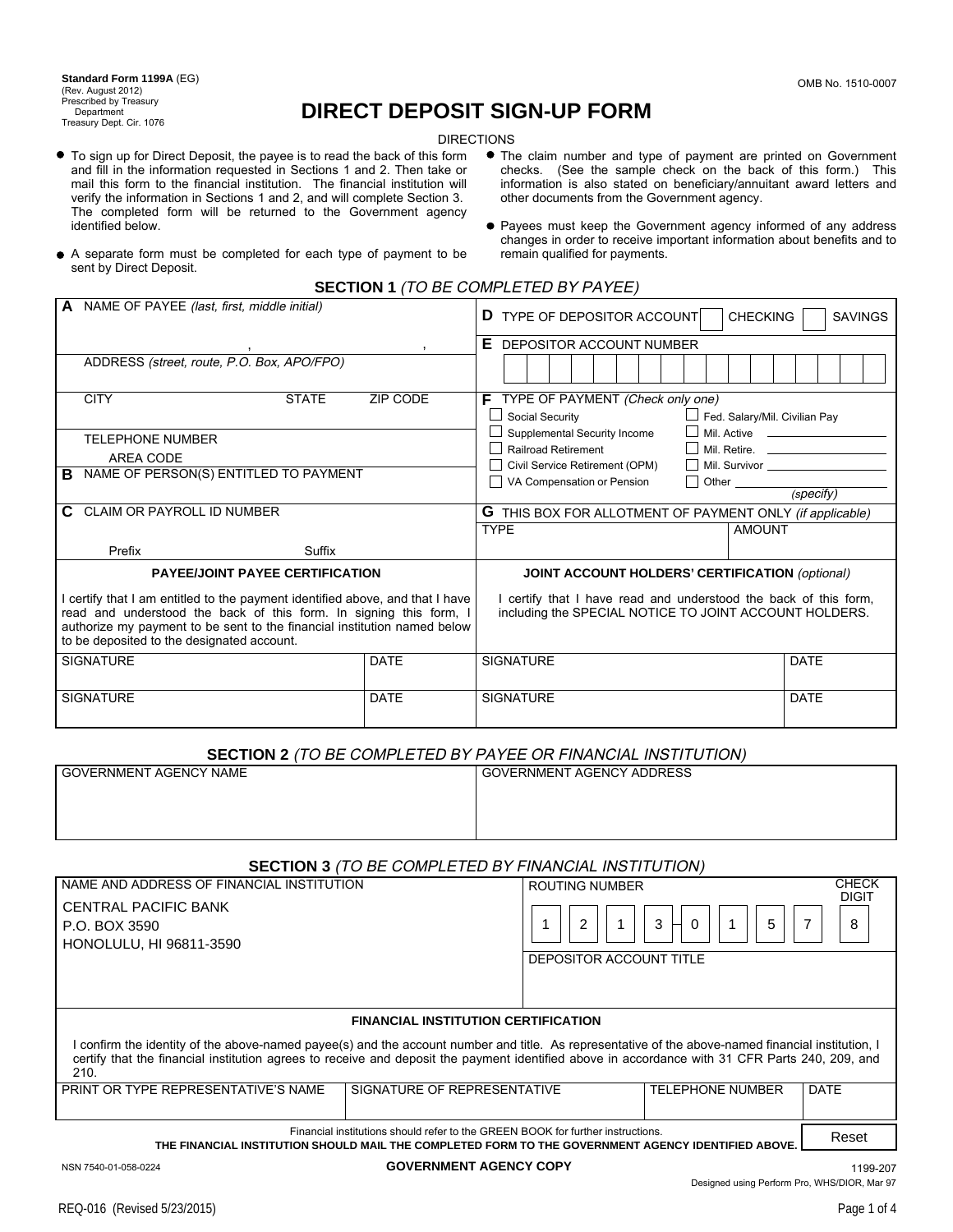**Standard Form 1199A** (EG) (Rev. August 2012) Prescribed by Treasury Department Treasury Dept. Cir. 1076

# **DIRECT DEPOSIT SIGN-UP FORM**

DIRECTIONS

- To sign up for Direct Deposit, the payee is to read the back of this form and fill in the information requested in Sections 1 and 2. Then take or mail this form to the financial institution. The financial institution will verify the information in Sections 1 and 2, and will complete Section 3. The completed form will be returned to the Government agency identified below.
- The claim number and type of payment are printed on Government checks. (See the sample check on the back of this form.) This information is also stated on beneficiary/annuitant award letters and other documents from the Government agency.
- Payees must keep the Government agency informed of any address changes in order to receive important information about benefits and to remain qualified for payments.
- A separate form must be completed for each type of payment to be sent by Direct Deposit.
	- **SECTION 1** (TO BE COMPLETED BY PAYEE)

| <b>A</b> NAME OF PAYEE (last, first, middle initial)                                                                                                                                                                                                                          |                 | <b>CHECKING</b><br><b>D</b> TYPE OF DEPOSITOR ACCOUNT<br><b>SAVINGS</b>                                                    |  |
|-------------------------------------------------------------------------------------------------------------------------------------------------------------------------------------------------------------------------------------------------------------------------------|-----------------|----------------------------------------------------------------------------------------------------------------------------|--|
|                                                                                                                                                                                                                                                                               |                 | Е.<br>DEPOSITOR ACCOUNT NUMBER                                                                                             |  |
| ADDRESS (street, route, P.O. Box, APO/FPO)                                                                                                                                                                                                                                    |                 |                                                                                                                            |  |
| <b>CITY</b><br><b>STATE</b>                                                                                                                                                                                                                                                   | <b>ZIP CODE</b> | $\mathsf F$ TYPE OF PAYMENT (Check only one)                                                                               |  |
|                                                                                                                                                                                                                                                                               |                 | Fed. Salary/Mil. Civilian Pay<br>Social Security                                                                           |  |
| <b>TELEPHONE NUMBER</b>                                                                                                                                                                                                                                                       |                 | $\Box$ Supplemental Security Income                                                                                        |  |
| AREA CODE                                                                                                                                                                                                                                                                     |                 | <b>Railroad Retirement</b><br>Mil. Retire.                                                                                 |  |
| NAME OF PERSON(S) ENTITLED TO PAYMENT<br>в                                                                                                                                                                                                                                    |                 | Civil Service Retirement (OPM)                                                                                             |  |
|                                                                                                                                                                                                                                                                               |                 | Other (specify)<br>VA Compensation or Pension                                                                              |  |
| <b>CLAIM OR PAYROLL ID NUMBER</b><br>C.                                                                                                                                                                                                                                       |                 | G THIS BOX FOR ALLOTMENT OF PAYMENT ONLY (if applicable)                                                                   |  |
|                                                                                                                                                                                                                                                                               |                 | <b>TYPE</b><br><b>AMOUNT</b>                                                                                               |  |
| Prefix<br>Suffix                                                                                                                                                                                                                                                              |                 |                                                                                                                            |  |
| <b>PAYEE/JOINT PAYEE CERTIFICATION</b>                                                                                                                                                                                                                                        |                 | <b>JOINT ACCOUNT HOLDERS' CERTIFICATION (optional)</b>                                                                     |  |
| I certify that I am entitled to the payment identified above, and that I have<br>read and understood the back of this form. In signing this form, I<br>authorize my payment to be sent to the financial institution named below<br>to be deposited to the designated account. |                 | I certify that I have read and understood the back of this form,<br>including the SPECIAL NOTICE TO JOINT ACCOUNT HOLDERS. |  |
| <b>SIGNATURE</b>                                                                                                                                                                                                                                                              | <b>DATE</b>     | <b>SIGNATURE</b><br><b>DATE</b>                                                                                            |  |
| <b>SIGNATURE</b>                                                                                                                                                                                                                                                              | <b>DATE</b>     | <b>DATE</b><br><b>SIGNATURE</b>                                                                                            |  |

# **SECTION 2** (TO BE COMPLETED BY PAYEE OR FINANCIAL INSTITUTION)

| <b>GOVERNMENT AGENCY NAME</b>                                                                                                                                                                                                                                                                                 | <b>GOVERNMENT AGENCY ADDRESS</b>                                      |  |  |  |  |  |
|---------------------------------------------------------------------------------------------------------------------------------------------------------------------------------------------------------------------------------------------------------------------------------------------------------------|-----------------------------------------------------------------------|--|--|--|--|--|
| <b>SECTION 3</b> (TO BE COMPLETED BY FINANCIAL INSTITUTION)                                                                                                                                                                                                                                                   |                                                                       |  |  |  |  |  |
| NAME AND ADDRESS OF FINANCIAL INSTITUTION                                                                                                                                                                                                                                                                     | <b>CHECK</b><br><b>ROUTING NUMBER</b>                                 |  |  |  |  |  |
| <b>CENTRAL PACIFIC BANK</b><br>P.O. BOX 3590<br><b>HONOLULU, HI 96811-3590</b>                                                                                                                                                                                                                                | <b>DIGIT</b><br>$\overline{2}$<br>3<br>5<br>8<br>0                    |  |  |  |  |  |
|                                                                                                                                                                                                                                                                                                               | DEPOSITOR ACCOUNT TITLE                                               |  |  |  |  |  |
| <b>FINANCIAL INSTITUTION CERTIFICATION</b>                                                                                                                                                                                                                                                                    |                                                                       |  |  |  |  |  |
| I confirm the identity of the above-named payee(s) and the account number and title. As representative of the above-named financial institution, I<br>certify that the financial institution agrees to receive and deposit the payment identified above in accordance with 31 CFR Parts 240, 209, and<br>210. |                                                                       |  |  |  |  |  |
| PRINT OR TYPE REPRESENTATIVE'S NAME                                                                                                                                                                                                                                                                           | SIGNATURE OF REPRESENTATIVE<br><b>TELEPHONE NUMBER</b><br><b>DATE</b> |  |  |  |  |  |
| Financial institutions should refer to the GREEN BOOK for further instructions.<br>THE FINANCIAL INSTITUTION SHOULD MAIL THE COMPLETED FORM TO THE GOVERNMENT AGENCY IDENTIFIED ABOVE.                                                                                                                        |                                                                       |  |  |  |  |  |

### NSN 7540-01-058-0224 **FINANCIAL INSTITUTION COPY** 1199-207

Designed using Perform Pro, WHS/DIOR, Mar 97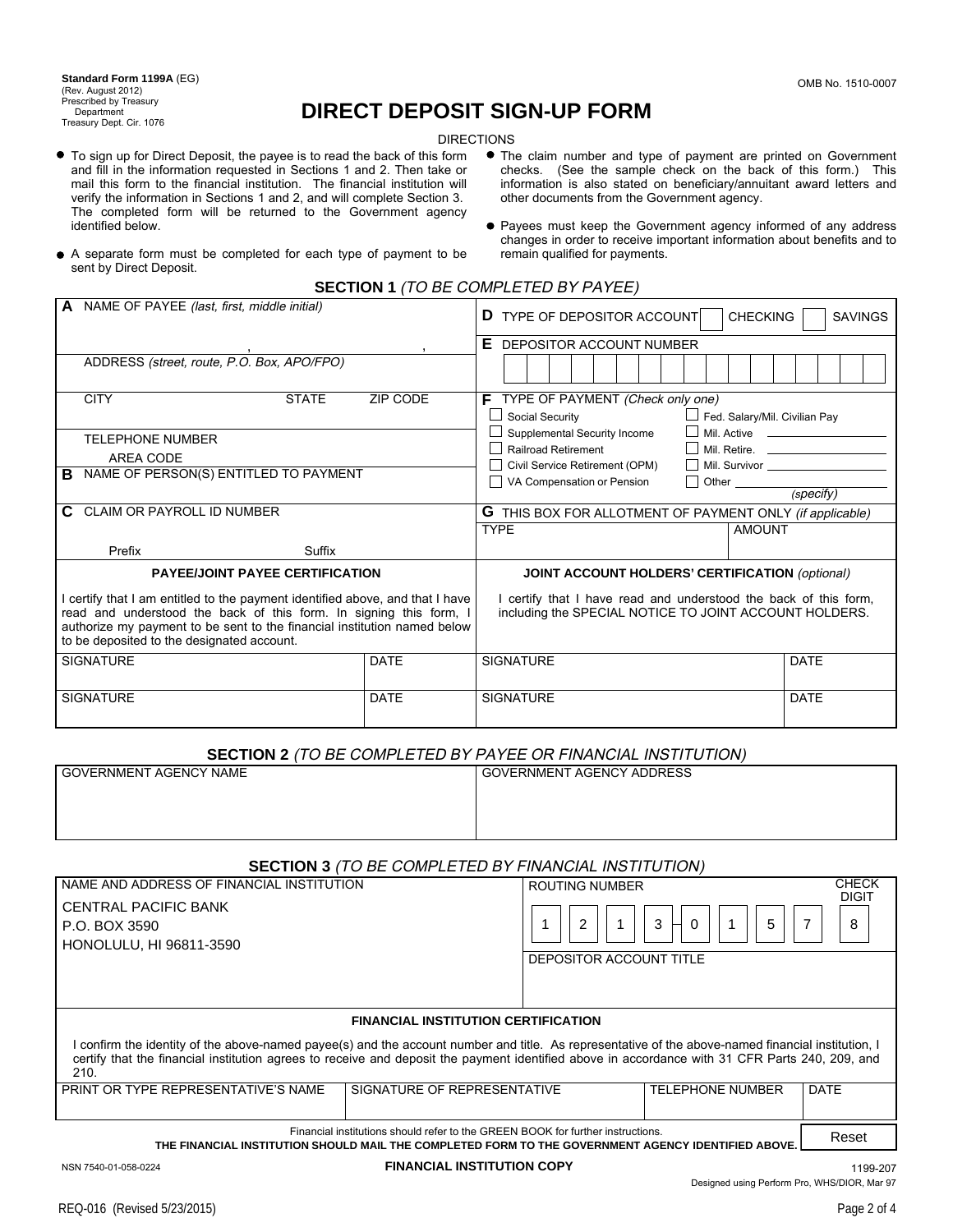**Standard Form 1199A** (EG) (Rev. August 2012) Prescribed by Treasury **Department** Treasury Dept. Cir. 1076

# **DIRECT DEPOSIT SIGN-UP FORM**

DIRECTIONS

- To sign up for Direct Deposit, the payee is to read the back of this form and fill in the information requested in Sections 1 and 2. Then take or mail this form to the financial institution. The financial institution will verify the information in Sections 1 and 2, and will complete Section 3. The completed form will be returned to the Government agency identified below.
- The claim number and type of payment are printed on Government checks. (See the sample check on the back of this form.) This information is also stated on beneficiary/annuitant award letters and other documents from the Government agency.
- Payees must keep the Government agency informed of any address changes in order to receive important information about benefits and to remain qualified for payments.
- A separate form must be completed for each type of payment to be sent by Direct Deposit.
	- **SECTION 1** (TO BE COMPLETED BY PAYEE)

| <b>A</b> NAME OF PAYEE (last, first, middle initial)                                                                                                                                                                                                                          |             | <b>CHECKING</b><br><b>D</b> TYPE OF DEPOSITOR ACCOUNT<br><b>SAVINGS</b>                                                    |  |
|-------------------------------------------------------------------------------------------------------------------------------------------------------------------------------------------------------------------------------------------------------------------------------|-------------|----------------------------------------------------------------------------------------------------------------------------|--|
|                                                                                                                                                                                                                                                                               |             | Е<br>DEPOSITOR ACCOUNT NUMBER                                                                                              |  |
| ADDRESS (street, route, P.O. Box, APO/FPO)                                                                                                                                                                                                                                    |             |                                                                                                                            |  |
| <b>CITY</b><br><b>STATE</b>                                                                                                                                                                                                                                                   | ZIP CODE    | $\mathsf F$ TYPE OF PAYMENT (Check only one)                                                                               |  |
|                                                                                                                                                                                                                                                                               |             | $\Box$ Social Security<br>Fed. Salary/Mil. Civilian Pay                                                                    |  |
| <b>TELEPHONE NUMBER</b>                                                                                                                                                                                                                                                       |             | Supplemental Security Income                                                                                               |  |
| AREA CODE                                                                                                                                                                                                                                                                     |             | Railroad Retirement                                                                                                        |  |
| NAME OF PERSON(S) ENTITLED TO PAYMENT<br>в                                                                                                                                                                                                                                    |             | Civil Service Retirement (OPM)<br>VA Compensation or Pension                                                               |  |
|                                                                                                                                                                                                                                                                               |             | $\Box$ Other $\qquad \qquad \qquad$ (specify)                                                                              |  |
| C CLAIM OR PAYROLL ID NUMBER                                                                                                                                                                                                                                                  |             | <b>G</b> THIS BOX FOR ALLOTMENT OF PAYMENT ONLY (if applicable)                                                            |  |
|                                                                                                                                                                                                                                                                               |             | <b>TYPE</b><br><b>AMOUNT</b>                                                                                               |  |
| Prefix<br>Suffix                                                                                                                                                                                                                                                              |             |                                                                                                                            |  |
| <b>PAYEE/JOINT PAYEE CERTIFICATION</b>                                                                                                                                                                                                                                        |             | <b>JOINT ACCOUNT HOLDERS' CERTIFICATION (optional)</b>                                                                     |  |
| I certify that I am entitled to the payment identified above, and that I have<br>read and understood the back of this form. In signing this form, I<br>authorize my payment to be sent to the financial institution named below<br>to be deposited to the designated account. |             | I certify that I have read and understood the back of this form,<br>including the SPECIAL NOTICE TO JOINT ACCOUNT HOLDERS. |  |
| <b>SIGNATURE</b>                                                                                                                                                                                                                                                              | <b>DATE</b> | <b>SIGNATURE</b><br><b>DATE</b>                                                                                            |  |
| <b>SIGNATURE</b>                                                                                                                                                                                                                                                              | <b>DATE</b> | <b>SIGNATURE</b><br><b>DATE</b>                                                                                            |  |

# **SECTION 2** (TO BE COMPLETED BY PAYEE OR FINANCIAL INSTITUTION)

| <b>GOVERNMENT AGENCY NAME</b>                                                                                                                                                                                                                                                                                 | <b>GOVERNMENT AGENCY ADDRESS</b> |                                        |  |  |  |  |
|---------------------------------------------------------------------------------------------------------------------------------------------------------------------------------------------------------------------------------------------------------------------------------------------------------------|----------------------------------|----------------------------------------|--|--|--|--|
|                                                                                                                                                                                                                                                                                                               |                                  |                                        |  |  |  |  |
| <b>SECTION 3</b> (TO BE COMPLETED BY FINANCIAL INSTITUTION)                                                                                                                                                                                                                                                   |                                  |                                        |  |  |  |  |
| NAME AND ADDRESS OF FINANCIAL INSTITUTION                                                                                                                                                                                                                                                                     | <b>ROUTING NUMBER</b>            | <b>CHECK</b><br><b>DIGIT</b>           |  |  |  |  |
| CENTRAL PACIFIC BANK<br>P.O. BOX 3590<br>HONOLULU, HI 96811-3590                                                                                                                                                                                                                                              | 2<br>3                           | 5<br>8<br>$\Omega$                     |  |  |  |  |
|                                                                                                                                                                                                                                                                                                               | DEPOSITOR ACCOUNT TITLE          |                                        |  |  |  |  |
| <b>FINANCIAL INSTITUTION CERTIFICATION</b>                                                                                                                                                                                                                                                                    |                                  |                                        |  |  |  |  |
| I confirm the identity of the above-named payee(s) and the account number and title. As representative of the above-named financial institution, I<br>certify that the financial institution agrees to receive and deposit the payment identified above in accordance with 31 CFR Parts 240, 209, and<br>210. |                                  |                                        |  |  |  |  |
| PRINT OR TYPE REPRESENTATIVE'S NAME                                                                                                                                                                                                                                                                           | SIGNATURE OF REPRESENTATIVE      | <b>TELEPHONE NUMBER</b><br><b>DATE</b> |  |  |  |  |
| Financial institutions should refer to the GREEN BOOK for further instructions.<br>THE FINANCIAL INSTITUTION SHOULD MAIL THE COMPLETED FORM TO THE GOVERNMENT AGENCY IDENTIFIED ABOVE.                                                                                                                        |                                  |                                        |  |  |  |  |

NSN 7540-01-058-0224 **PAYEE COPY** 1199-207 Designed using Perform Pro, WHS/DIOR, Mar 97